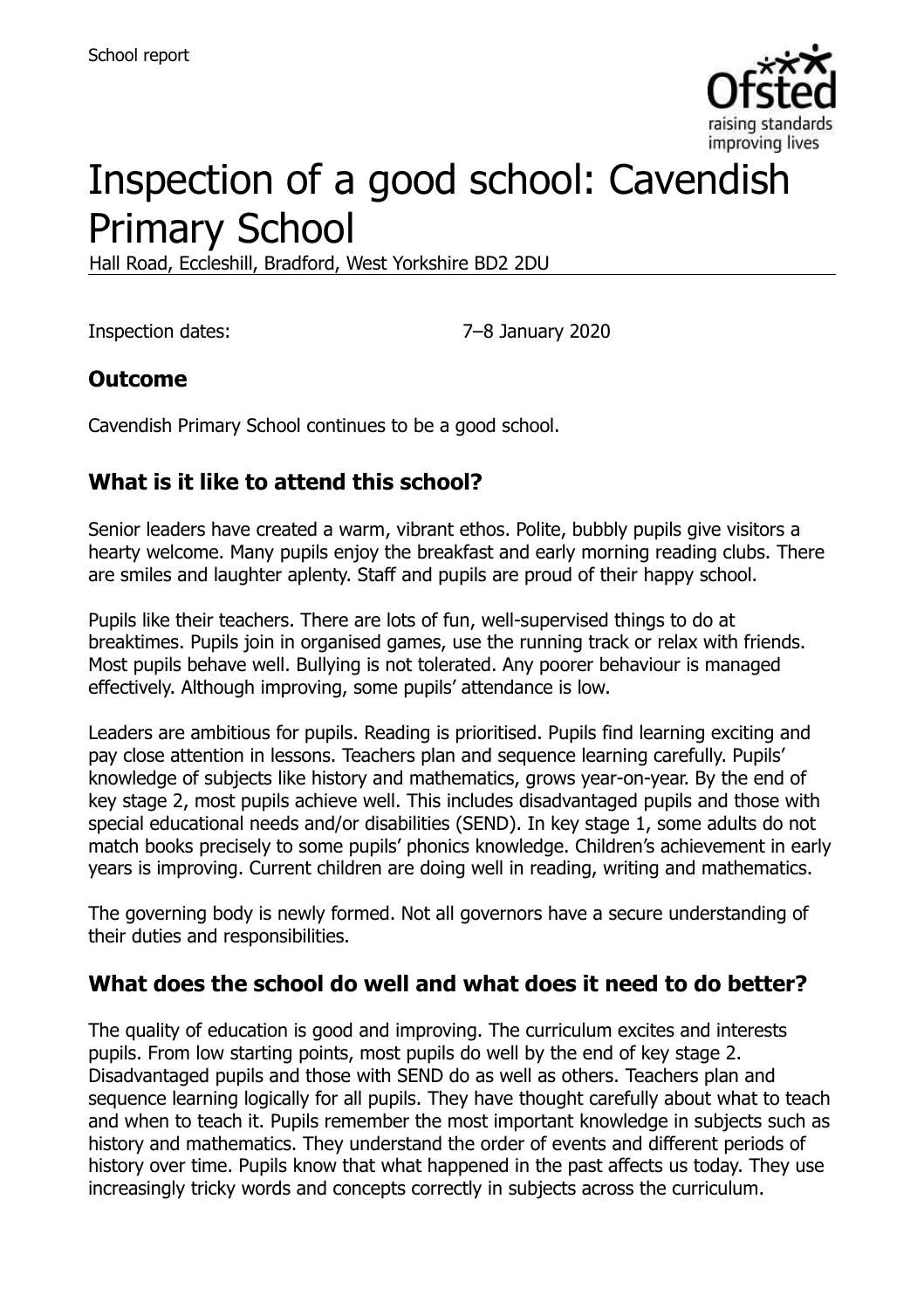

Reading has a high profile. The library is well stocked and used regularly. Each class has a tempting reading area. Story times, reading challenges and early morning clubs get pupils excited about books. Reading and phonics lessons take place every day. Regular training keeps the quality of teaching high. Any pupil falling behind gets extra help to catch up. Key stage 2 pupils' attainment in reading is high over time. Some pupils in key stage 1, however, find reading tricky. They struggle when books are not well matched to their phonics knowledge. This slows some pupils' progress.

Children in the early years are safe and happy. They are well looked after by warm, caring staff. Teachers plan exciting learning tasks. Independent activities indoors and outside are inviting. Children explore subject-specific knowledge about the world around them. They get off to a prompt start in reading. Mathematics and number work happen daily. Writing is taught and modelled by staff regularly.

Over time, however, children's attainment is disappointing. Historically, not all children were well prepared for key stage 1. Leaders' actions are making a positive difference. A new assistant headteacher is revamping the early years curriculum. Adults' expectations are higher. Early years staff are thinking more carefully about what to teach and when. Current children are doing well in reading, writing and mathematics.

The school formed a hard federation with Knowleswood Primary in July 2019. Several governors are new. They bring helpful experience and knowledge about the local community. All are keen to make a positive difference for pupils. Some, however, are still developing their understanding of the school's strengths and weaknesses. Not all governors have the knowledge and experience they need to challenge leaders effectively.

Leaders are improving pupils' attendance. They offer support and challenge to parents. Leaders draw on help from other professionals. Pupils are benefiting from this. The attendance of pupils with SEND who have an education, health and care plan is much better. They are less likely to miss important learning or fall behind. Some pupils' attendance, however, remains too low. Leaders know that further work is needed.

Adults ensure that rules are fair and consistent. This helps pupils behave well. The wider curriculum allows pupils to develop a strong sense of right and wrong. Pupils listen carefully to others. They work well together. Almost all pupils follow adults' requests and instructions politely. Pupils appreciate the care and kindness shown to them. They know that adults will help if they have any worries.

Leaders work well with others to identify and manage the needs of pupils. Pupils who need help with emotional, mental health or behavioural issues get it. Leaders communicate well with parents and professional partners. Vulnerable pupils and families are effectively supported. Leaders keep close contact with alternative providers. This makes sure that pupils who learn off-site get the help they need. Staff manage pupils' personal, social and emotional development well.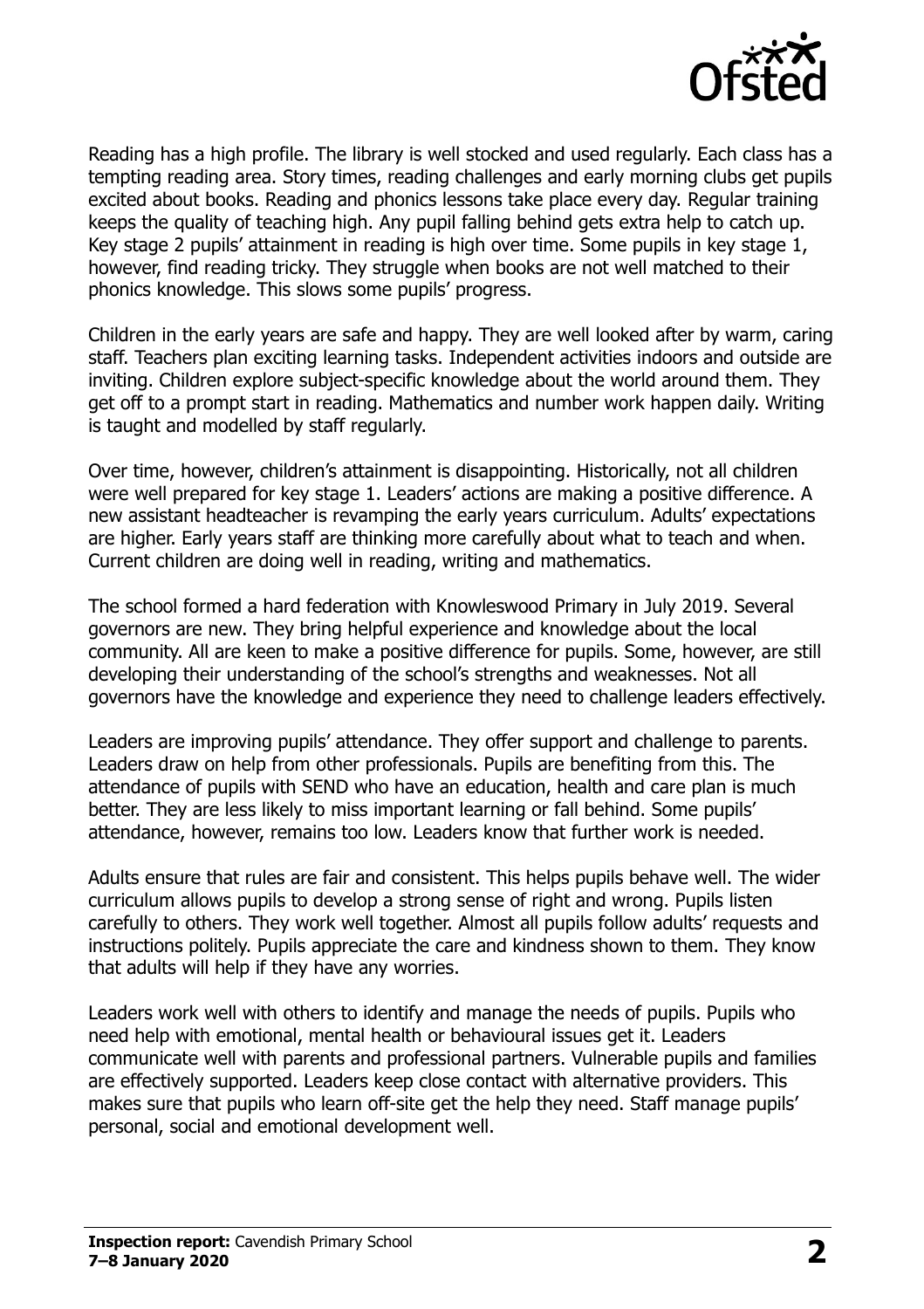

# **Safeguarding**

The arrangements for safeguarding are effective.

Pupils' welfare and safety come first at Cavendish Primary. Leaders ensure that staff understand their safeguarding responsibilities. Regular training takes place. Adults know what they must do to protect pupils and keep them free from harm. They know the signs of potential abuse and neglect to look out for. This means that risks for vulnerable pupils are minimised.

Leaders' checks on the suitability of adults working with pupils are thorough. This includes any adults visiting the school or working with pupils off-site. Leaders communicate with police, social services and other partners to make sure families get the help they need, when they need it.

### **What does the school need to do to improve?**

### **(Information for the school and appropriate authority)**

- $\blacksquare$  Most pupils leaving key stage 2 are well prepared for the demands of the secondary curriculum. Pupils' progress and attainment in reading in key stage 2 has been well above national averages over the last three years. However, in key stage 1, some pupils' reading progress and fluency is hampered as they struggle to decode books that are too hard. Adults should make sure that books are matched precisely to pupils' phonics knowledge.
- The proportion of children reaching the early learning goals in reading, writing and mathematics in early years has been below national averages over time. Historically, too few children were well prepared for key stage 1. Current children are doing better. Leaders should ensure that reading, writing and mathematics are planned and sequenced carefully in the early years so that the proportion of children reaching the early learning goals and a good level of development improves to match or exceed national averages.
- Governors are committed to school improvement and are keen to make a difference. However, the extent to which governors understand their role varies. Not all know the school's strengths and weaknesses well. This means some are ineffective in challenging and supporting leaders. Governors should ensure that they have the knowledge and understanding needed to execute their responsibilities effectively.
- Leaders know that pupils' attendance needs to improve. It is a core part of the school's development priorities. Leaders should make sure that they continue to develop strategies to improve pupils' attendance.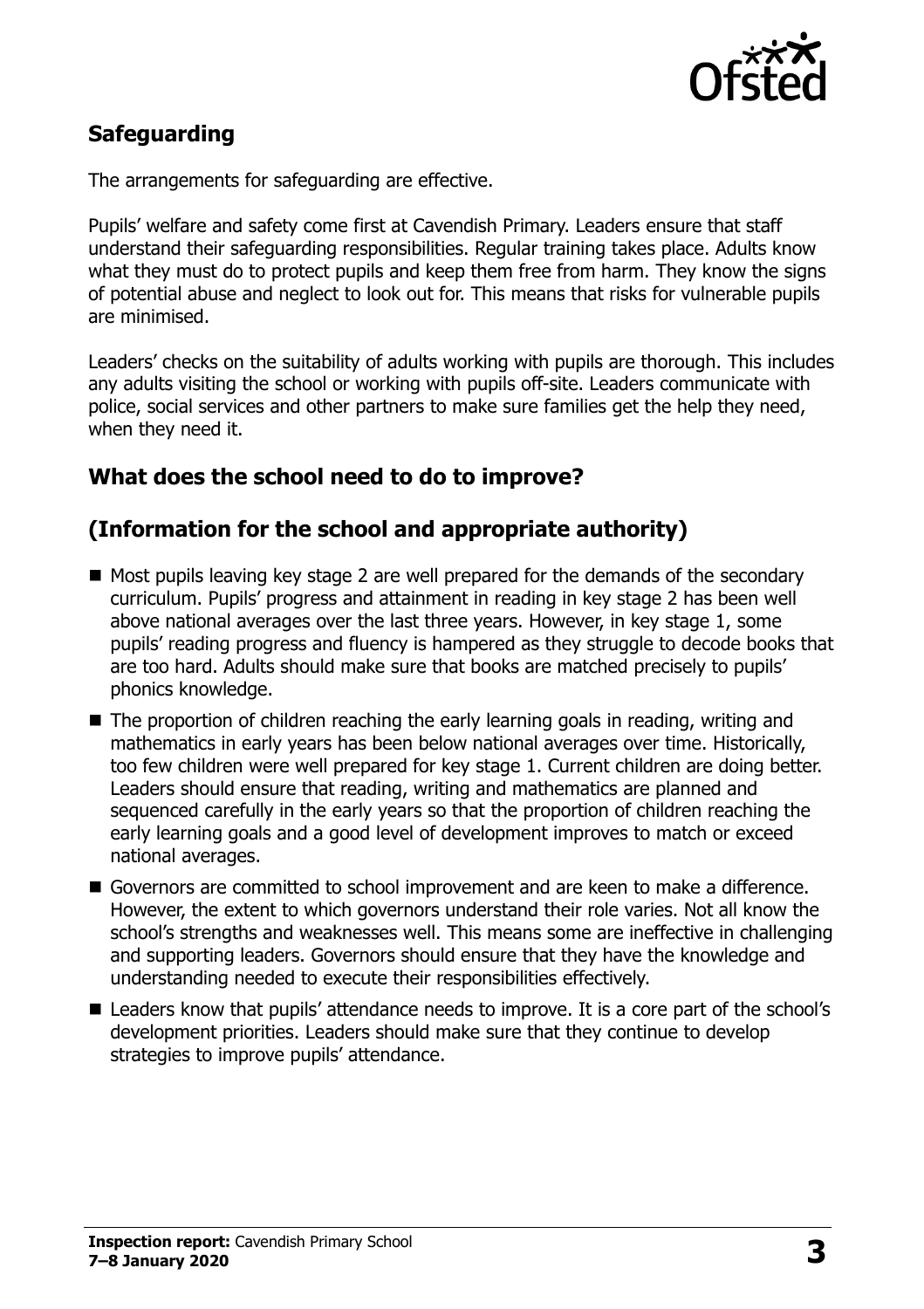

#### **Background**

When we have judged a school to be good we will then normally go into the school about once every four years to confirm that the school remains good. This is called a section 8 inspection of a good school or non-exempt outstanding school. We do not give graded judgements on a section 8 inspection. However, if we find some evidence that the school could now be better than good or that standards may be declining, then the next inspection will be a section 5 inspection. Usually this is within one to two years of the date of the section 8 inspection. If we have serious concerns about safeguarding, behaviour or the quality of education, we will convert the section 8 inspection to a section 5 inspection immediately.

This is the first section 8 inspection since we judged Cavendish Primary School to be good on 22–23 June 2016.

#### **How can I feed back my views?**

You can use [Ofsted Parent View](https://parentview.ofsted.gov.uk/) to give Ofsted your opinion on your child's school, or to find out what other parents and carers think. We use Ofsted Parent View information when deciding which schools to inspect, when to inspect them and as part of their inspection.

The Department for Education has further quidance on how to complain about a school.

If you are the school and you are not happy with the inspection or the report, you can [complain to Ofsted.](https://www.gov.uk/complain-ofsted-report)

#### **Further information**

You can search for [published performance information](http://www.compare-school-performance.service.gov.uk/) about the school.

In the report, ['disadvantaged pupils'](http://www.gov.uk/guidance/pupil-premium-information-for-schools-and-alternative-provision-settings) refers to those pupils who attract government pupil premium funding: pupils claiming free school meals at any point in the last six years and pupils in care or who left care through adoption or another formal route.

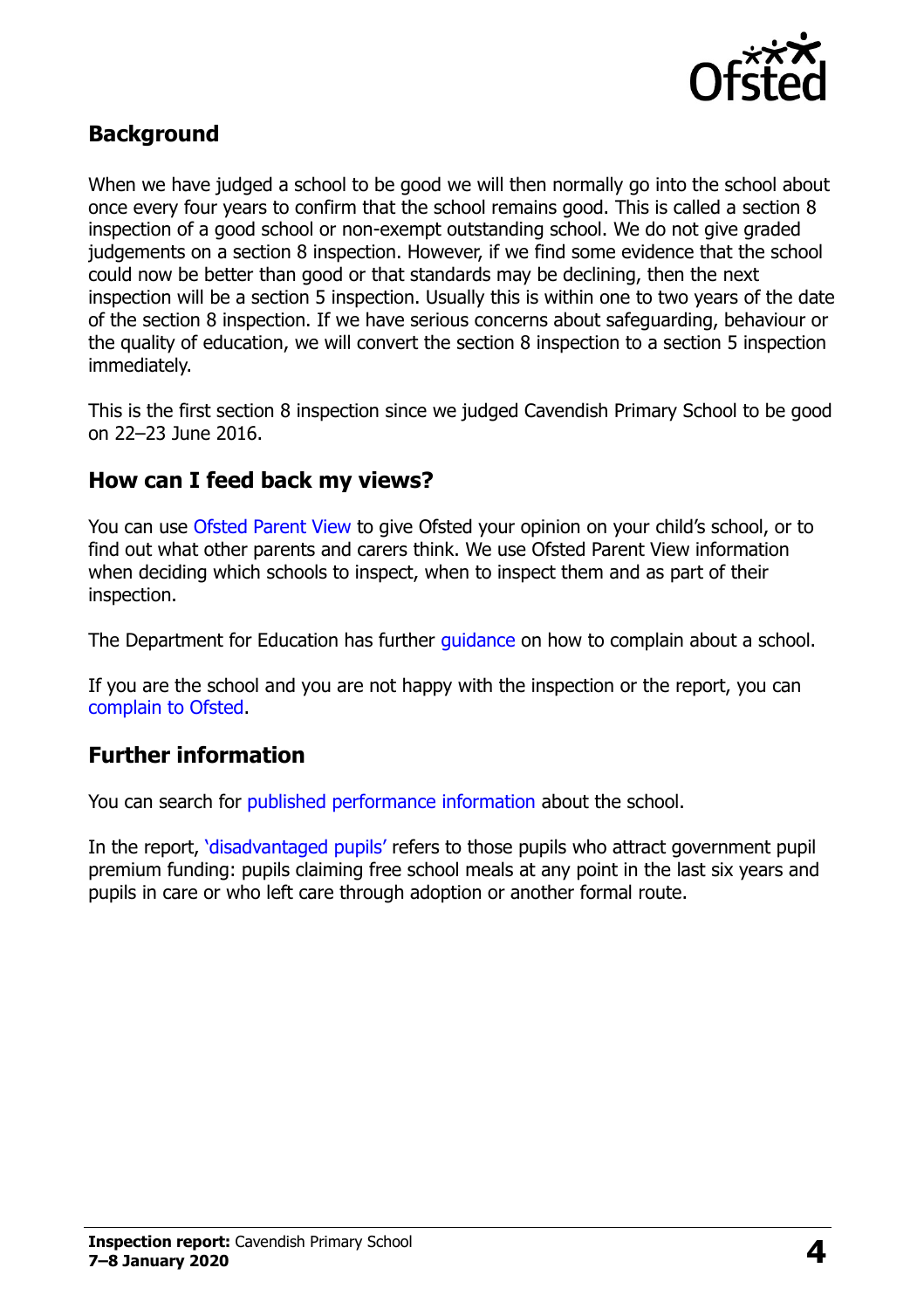

### **School details**

| Unique reference number             | 107243                      |
|-------------------------------------|-----------------------------|
| Local authority                     | <b>Bradford</b>             |
| <b>Inspection number</b>            | 10121847                    |
| <b>Type of school</b>               | Primary                     |
| <b>School category</b>              | Maintained                  |
| Age range of pupils                 | 3 to 11                     |
| <b>Gender of pupils</b>             | Mixed                       |
| Number of pupils on the school roll | 451                         |
| <b>Appropriate authority</b>        | The governing body          |
| <b>Chair of governing body</b>      | Angela Robertson            |
| <b>Headteacher</b>                  | Noreen Dunn                 |
| Website                             | www.cavendishprimary.org.uk |
| Date of previous inspection         | 22-23 June 2016             |

# **Information about this school**

- This is a larger-than-average size primary school.
- The school formed a hard federation with its partner school, Knowleswood Primary, in July 2019. The headteacher has responsibility for both schools. Jonathan Nixon, previously the school's deputy headteacher, now undertakes the role of 'head of school' at Cavendish Primary. The headteacher works across both sites.
- There have been several changes to the leadership team, staff and governors since the previous inspection. A new assistant headteacher was appointed this term. The chair of governors is new to post.
- Over time, the proportion of disadvantaged pupils and pupils with SEND, including those with an education, health and care plan, is well above national averages.
- The school makes use of alternative provision for some pupils at the Horizons centre in Holybrook Primary School. Leaders from each setting are in daily contact, and staff exchange visits regularly.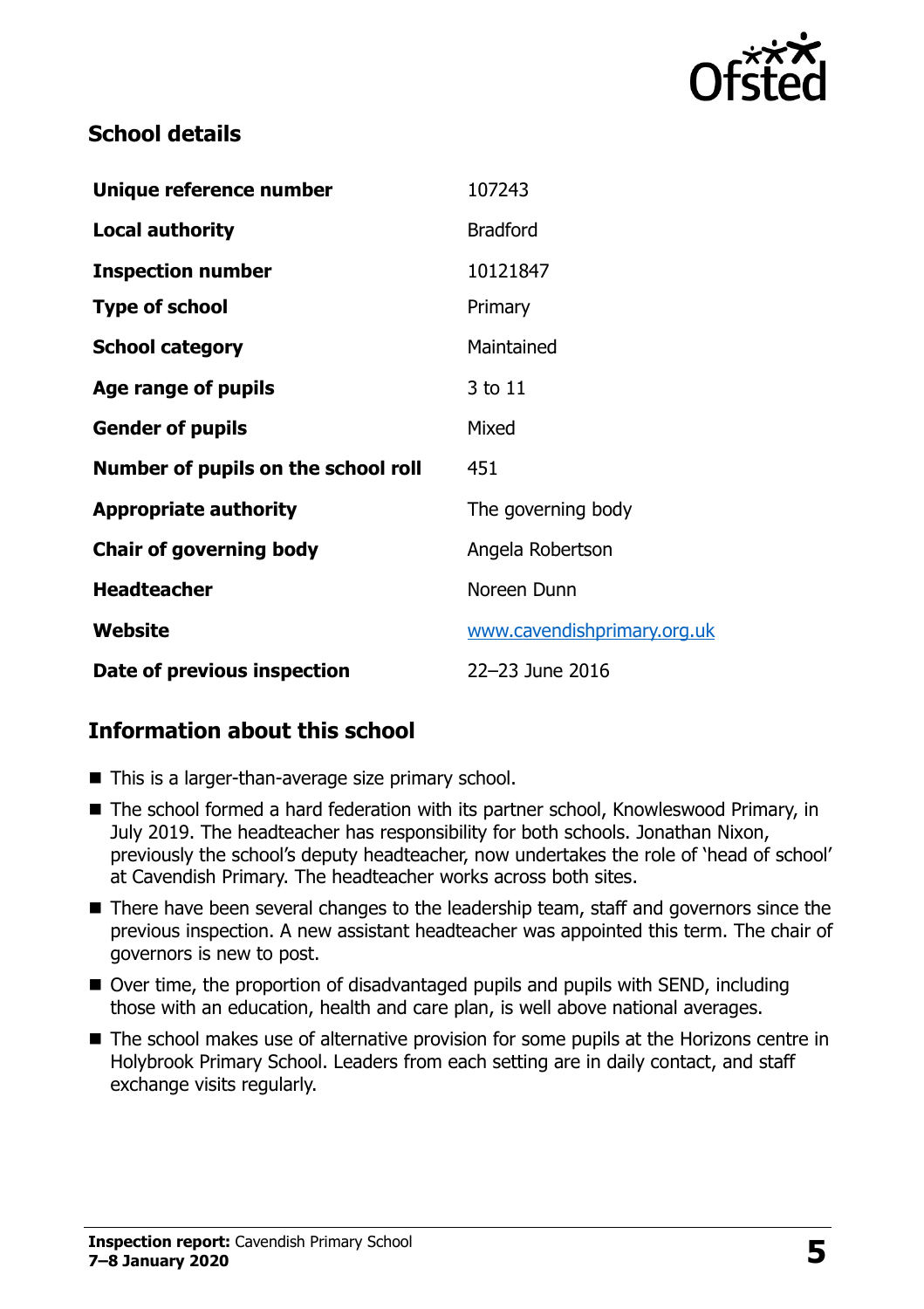

# **Information about this inspection**

- I met with the headteacher, head of school, assistant headteachers, curriculum leaders, teachers, pupils and governors. I also met with the coordinator for pupils with SEND, non-teaching staff and the early years leader.
- We did deep dives in reading, mathematics and history. This involved meetings with senior leaders and leaders of each subject, as well as meetings with pupils and teachers. I visited lessons in each key stage along with school leaders. I listened to pupils' reading and examined work in their books. I also scrutinised documents associated with each subject.
- $\blacksquare$  I held a telephone call with a representative from the local authority. I also spoke with the headteacher of Holybrook Primary School to discuss the off-site provision offered for some pupils with SEND.
- I scrutinised a range of documentation and information about the school's work, including that related to safeguarding, behaviour, self-evaluation and improvement planning.
- I took the views of 39 parents who responded to Ofsted's survey into account as well as the comments offered by parents. I also considered the views of 24 members of staff who made their views known through Ofsted's survey.
- I examined the views and comments expressed by 79 pupils who responded to Ofsted's pupils' survey. I also spoke formally and informally with pupils across both days of the inspection and observed their behaviour and interaction indoors and outside.

#### **Inspection team**

Fiona Manuel, lead inspector **Her Majesty's Inspector**